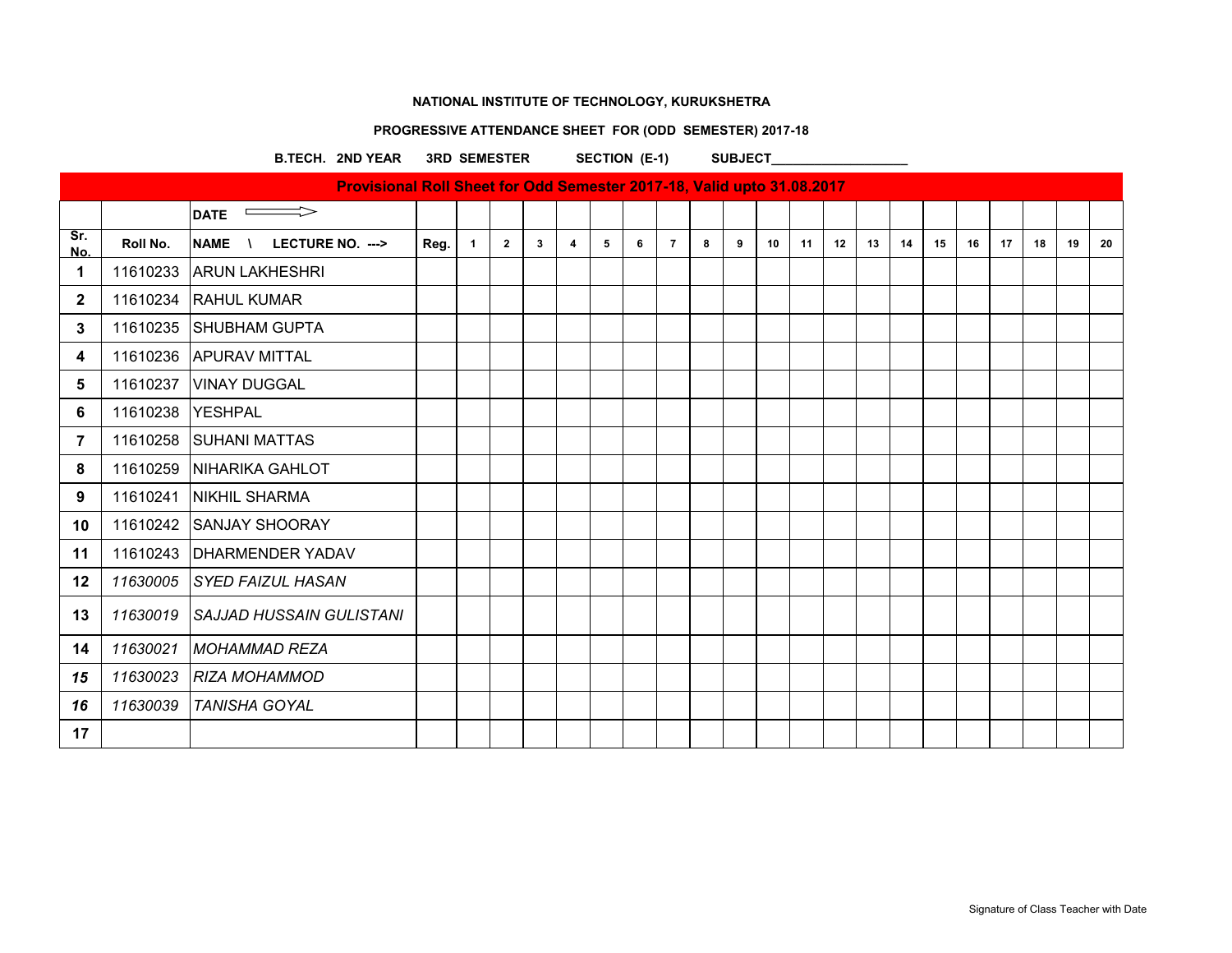# **PROGRESSIVE ATTENDANCE SHEET FOR (ODD SEMESTER) 2017-18**

B.TECH. 2ND YEAR 3RD SEMESTER SECTION (E-2) SUBJECT

|                |          | Provisional Roll Sheet for Odd Semester 2017-18, Valid upto 31.08.2017 |      |              |                |             |                |   |   |                |   |   |    |    |    |    |    |    |    |    |    |    |    |
|----------------|----------|------------------------------------------------------------------------|------|--------------|----------------|-------------|----------------|---|---|----------------|---|---|----|----|----|----|----|----|----|----|----|----|----|
|                |          | $\implies$<br><b>DATE</b>                                              |      |              |                |             |                |   |   |                |   |   |    |    |    |    |    |    |    |    |    |    |    |
| Sr.<br>No.     | Roll No. | <b>NAME</b><br>LECTURE NO. ---><br>$\sqrt{ }$                          | Reg. | $\mathbf{1}$ | $\overline{2}$ | $3^{\circ}$ | $\overline{4}$ | 5 | 6 | $\overline{7}$ | 8 | 9 | 10 | 11 | 12 | 13 | 14 | 15 | 16 | 17 | 18 | 19 | 20 |
| 1              | 11610244 | <b>SACHIN MEENA</b>                                                    |      |              |                |             |                |   |   |                |   |   |    |    |    |    |    |    |    |    |    |    |    |
| $\mathbf{2}$   | 11610245 | <b>DIWAKAR KUMAR</b>                                                   |      |              |                |             |                |   |   |                |   |   |    |    |    |    |    |    |    |    |    |    |    |
| 3              | 11610246 | <b>SHIVAM MAURYA</b>                                                   |      |              |                |             |                |   |   |                |   |   |    |    |    |    |    |    |    |    |    |    |    |
| 4              | 11610247 | <b>VINEET KUMAR</b>                                                    |      |              |                |             |                |   |   |                |   |   |    |    |    |    |    |    |    |    |    |    |    |
| 5              | 11610248 | <b>MAYANK VERMA</b>                                                    |      |              |                |             |                |   |   |                |   |   |    |    |    |    |    |    |    |    |    |    |    |
| 6              | 11610249 | <b>VISHAL DIXIT</b>                                                    |      |              |                |             |                |   |   |                |   |   |    |    |    |    |    |    |    |    |    |    |    |
| $\overline{7}$ | 11610250 | <b>MANOJ</b>                                                           |      |              |                |             |                |   |   |                |   |   |    |    |    |    |    |    |    |    |    |    |    |
| 8              | 11610251 | <b>TANMAY TIWARI</b>                                                   |      |              |                |             |                |   |   |                |   |   |    |    |    |    |    |    |    |    |    |    |    |
| 9              | 11610252 | <b>SHALINI GOYAL</b>                                                   |      |              |                |             |                |   |   |                |   |   |    |    |    |    |    |    |    |    |    |    |    |
| 10             | 11610253 | <b>ARVIND KUMAR</b>                                                    |      |              |                |             |                |   |   |                |   |   |    |    |    |    |    |    |    |    |    |    |    |
| 11             | 11610254 | <b>DEEPTI DEBBERA</b>                                                  |      |              |                |             |                |   |   |                |   |   |    |    |    |    |    |    |    |    |    |    |    |
| $12 \,$        | 11610255 | <b>RISHABH AGGARWAL</b>                                                |      |              |                |             |                |   |   |                |   |   |    |    |    |    |    |    |    |    |    |    |    |
| 13             | 11610256 | <b>RAJAT MEENA</b>                                                     |      |              |                |             |                |   |   |                |   |   |    |    |    |    |    |    |    |    |    |    |    |
| 14             | 11610257 | <b>DEEPAK SINGH CHAUHAN</b>                                            |      |              |                |             |                |   |   |                |   |   |    |    |    |    |    |    |    |    |    |    |    |
| 15             | 11610239 | <b>PRINCE YADAV</b>                                                    |      |              |                |             |                |   |   |                |   |   |    |    |    |    |    |    |    |    |    |    |    |
| 16             | 11610240 | <b>SUMIT</b>                                                           |      |              |                |             |                |   |   |                |   |   |    |    |    |    |    |    |    |    |    |    |    |
| 17             |          |                                                                        |      |              |                |             |                |   |   |                |   |   |    |    |    |    |    |    |    |    |    |    |    |
| 18             |          |                                                                        |      |              |                |             |                |   |   |                |   |   |    |    |    |    |    |    |    |    |    |    |    |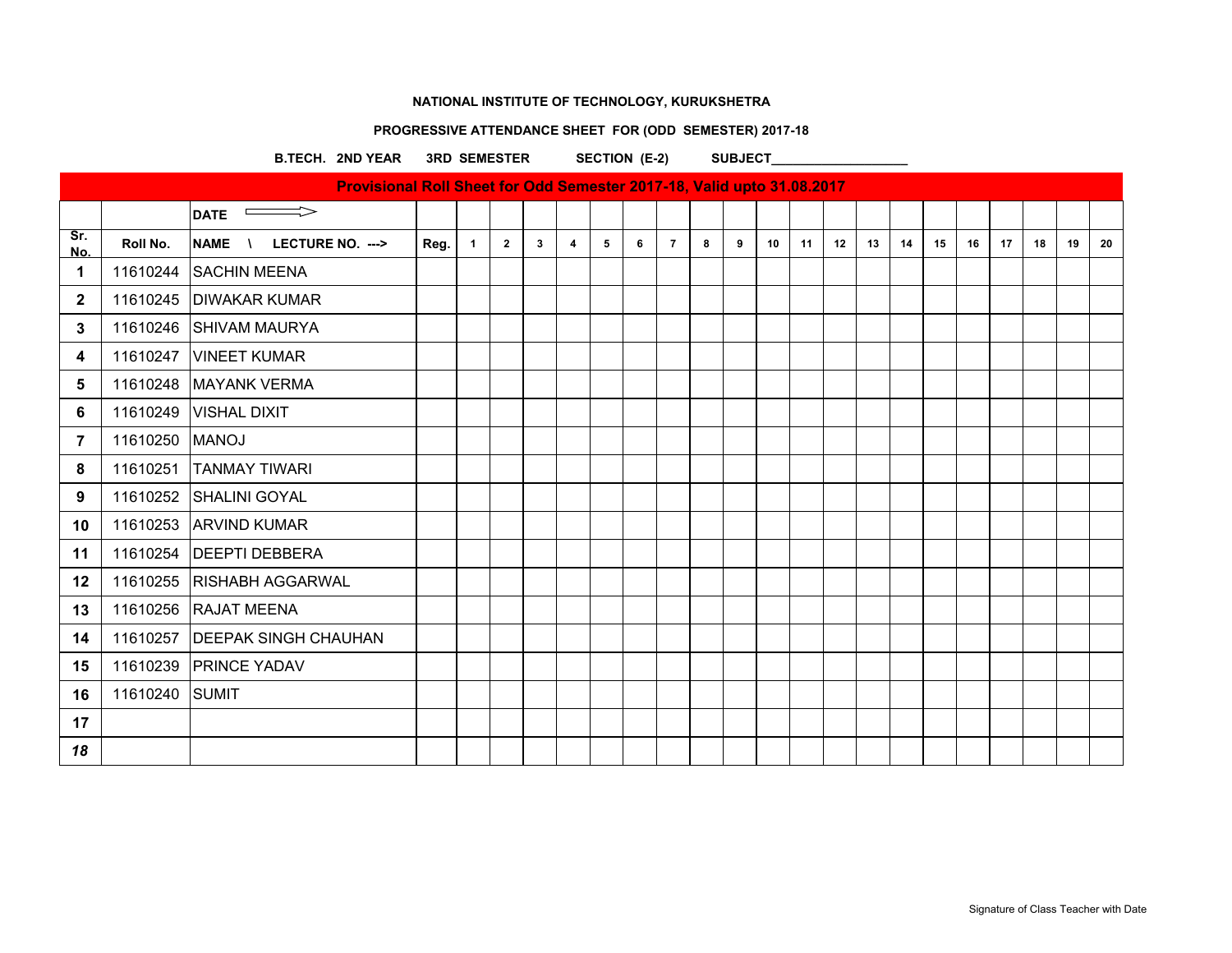# **PROGRESSIVE ATTENDANCE SHEET FOR (ODD SEMESTER) 2017-18**

B.TECH. 2ND YEAR 3RD SEMESTER SECTION (E-3) SUBJECT\_

|              |          | Provisional Roll Sheet for Odd Semester 2017-18, Valid upto 31.08.2017 |      |              |                |   |                |   |   |                |   |   |    |    |    |    |    |    |    |    |    |    |    |
|--------------|----------|------------------------------------------------------------------------|------|--------------|----------------|---|----------------|---|---|----------------|---|---|----|----|----|----|----|----|----|----|----|----|----|
|              |          | <b>DATE</b><br>$\qquad \qquad \Box$                                    |      |              |                |   |                |   |   |                |   |   |    |    |    |    |    |    |    |    |    |    |    |
| Sr.<br>No.   | Roll No. | <b>NAME</b><br>LECTURE NO. ---><br>$\sqrt{ }$                          | Reg. | $\mathbf{1}$ | $\overline{2}$ | 3 | $\overline{4}$ | 5 | 6 | $\overline{7}$ | 8 | 9 | 10 | 11 | 12 | 13 | 14 | 15 | 16 | 17 | 18 | 19 | 20 |
| 1            | 11610260 | <b>UDIT MAHESHWARI</b>                                                 |      |              |                |   |                |   |   |                |   |   |    |    |    |    |    |    |    |    |    |    |    |
| $\mathbf{2}$ | 11610261 | <b>SHASHI RANJAN KUMAR</b>                                             |      |              |                |   |                |   |   |                |   |   |    |    |    |    |    |    |    |    |    |    |    |
| 3            | 11610262 | <b>SHREYANK CHANDRA</b>                                                |      |              |                |   |                |   |   |                |   |   |    |    |    |    |    |    |    |    |    |    |    |
| 4            | 11610263 | <b>DEEPAK SAHU</b>                                                     |      |              |                |   |                |   |   |                |   |   |    |    |    |    |    |    |    |    |    |    |    |
| 5            | 11610264 | <b>ABHISHEK VERMA</b>                                                  |      |              |                |   |                |   |   |                |   |   |    |    |    |    |    |    |    |    |    |    |    |
| 6            |          | 11610266 KUNAL GUPTA                                                   |      |              |                |   |                |   |   |                |   |   |    |    |    |    |    |    |    |    |    |    |    |
| 7            | 11610267 | <b>ARUN</b>                                                            |      |              |                |   |                |   |   |                |   |   |    |    |    |    |    |    |    |    |    |    |    |
| 8            | 11610268 | <b>TEJPAL</b>                                                          |      |              |                |   |                |   |   |                |   |   |    |    |    |    |    |    |    |    |    |    |    |
| 9            | 11610269 | <b>SHAKSHI</b>                                                         |      |              |                |   |                |   |   |                |   |   |    |    |    |    |    |    |    |    |    |    |    |
| 10           | 11610270 | <b>VIKAS YADAV</b>                                                     |      |              |                |   |                |   |   |                |   |   |    |    |    |    |    |    |    |    |    |    |    |
| 11           | 11610271 | <b>SHIPRA GAUTAM</b>                                                   |      |              |                |   |                |   |   |                |   |   |    |    |    |    |    |    |    |    |    |    |    |
| 12           | 11610272 | <b>HARSH TANK</b>                                                      |      |              |                |   |                |   |   |                |   |   |    |    |    |    |    |    |    |    |    |    |    |
| 13           | 11610273 | <b>YUVRAJ SINGH KAHLON</b>                                             |      |              |                |   |                |   |   |                |   |   |    |    |    |    |    |    |    |    |    |    |    |
| 14           | 11610274 | <b>ANTHONY MINJ</b>                                                    |      |              |                |   |                |   |   |                |   |   |    |    |    |    |    |    |    |    |    |    |    |
| 15           | 11610275 | <b>MONIKA SONKERIA</b>                                                 |      |              |                |   |                |   |   |                |   |   |    |    |    |    |    |    |    |    |    |    |    |
| 16           |          |                                                                        |      |              |                |   |                |   |   |                |   |   |    |    |    |    |    |    |    |    |    |    |    |
| 17           |          |                                                                        |      |              |                |   |                |   |   |                |   |   |    |    |    |    |    |    |    |    |    |    |    |
| 18           |          |                                                                        |      |              |                |   |                |   |   |                |   |   |    |    |    |    |    |    |    |    |    |    |    |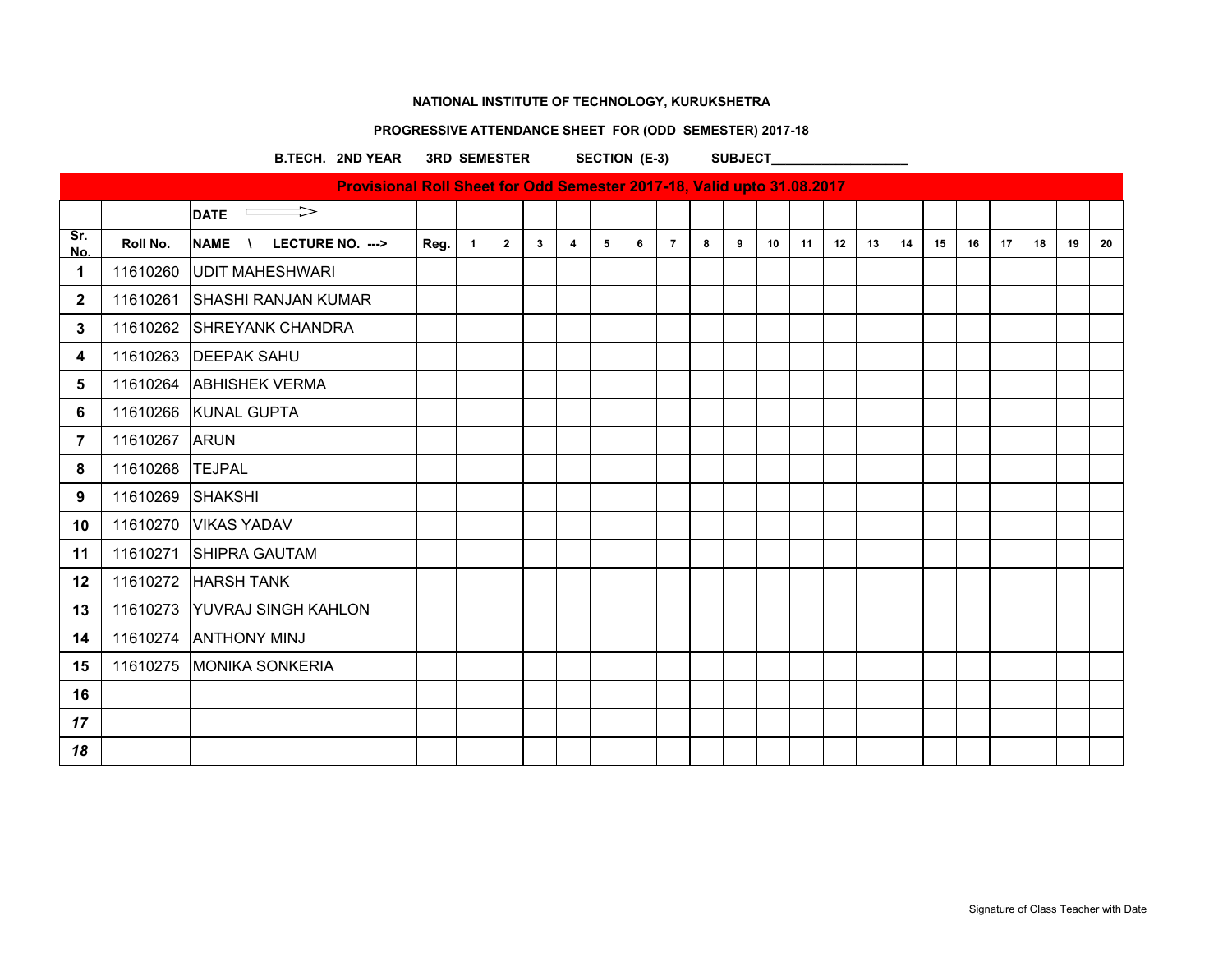# **PROGRESSIVE ATTENDANCE SHEET FOR (ODD SEMESTER) 2017-18**

B.TECH. 2ND YEAR 3RD SEMESTER SECTION (E-4) SUBJECT

|                |                | Provisional Roll Sheet for Odd Semester 2017-18, Valid upto 31.08.2017 |      |              |              |              |                         |   |   |                |   |   |    |    |    |    |    |    |    |    |    |    |    |
|----------------|----------------|------------------------------------------------------------------------|------|--------------|--------------|--------------|-------------------------|---|---|----------------|---|---|----|----|----|----|----|----|----|----|----|----|----|
|                |                | $\Rightarrow$<br>$\sim$ 100 $\sim$<br><b>DATE</b>                      |      |              |              |              |                         |   |   |                |   |   |    |    |    |    |    |    |    |    |    |    |    |
| Sr.<br>No.     | Roll No.       | <b>NAME</b><br>LECTURE NO. ---><br>$\lambda$                           | Reg. | $\mathbf{1}$ | $\mathbf{2}$ | $\mathbf{3}$ | $\overline{\mathbf{4}}$ | 5 | 6 | $\overline{7}$ | 8 | 9 | 10 | 11 | 12 | 13 | 14 | 15 | 16 | 17 | 18 | 19 | 20 |
| 1              | 11610276       | <b>NEHA</b>                                                            |      |              |              |              |                         |   |   |                |   |   |    |    |    |    |    |    |    |    |    |    |    |
| $\mathbf{2}$   | 11610277       | <b>CHIRAG</b>                                                          |      |              |              |              |                         |   |   |                |   |   |    |    |    |    |    |    |    |    |    |    |    |
| 3              | 11610278       | <b>MUKESH KUMAR KHICHAR</b>                                            |      |              |              |              |                         |   |   |                |   |   |    |    |    |    |    |    |    |    |    |    |    |
| 4              | 11610279       | <b>VIKASH JANGIR</b>                                                   |      |              |              |              |                         |   |   |                |   |   |    |    |    |    |    |    |    |    |    |    |    |
| 5              | 11610280       | RAHUL DHANDHI                                                          |      |              |              |              |                         |   |   |                |   |   |    |    |    |    |    |    |    |    |    |    |    |
| 6              | 11610281       | NIKHIL KUMAR                                                           |      |              |              |              |                         |   |   |                |   |   |    |    |    |    |    |    |    |    |    |    |    |
| $\overline{7}$ | 11610282 ROHIT |                                                                        |      |              |              |              |                         |   |   |                |   |   |    |    |    |    |    |    |    |    |    |    |    |
| 8              | 11610283       | <b>RITWIK KUMAR</b>                                                    |      |              |              |              |                         |   |   |                |   |   |    |    |    |    |    |    |    |    |    |    |    |
| 9              | 11610284       | <b>ANKIT KUMAR BANSAL</b>                                              |      |              |              |              |                         |   |   |                |   |   |    |    |    |    |    |    |    |    |    |    |    |
| 10             | 11610285       | <b>SAURABH KUMAR</b>                                                   |      |              |              |              |                         |   |   |                |   |   |    |    |    |    |    |    |    |    |    |    |    |
| 11             | 11610286       | <b>ADITYA GUPTA</b>                                                    |      |              |              |              |                         |   |   |                |   |   |    |    |    |    |    |    |    |    |    |    |    |
| 12             | 11610287       | NITISH KUMAR GUPTA                                                     |      |              |              |              |                         |   |   |                |   |   |    |    |    |    |    |    |    |    |    |    |    |
| 13             | 11610288       | <b>DIVYANSH JAIN</b>                                                   |      |              |              |              |                         |   |   |                |   |   |    |    |    |    |    |    |    |    |    |    |    |
| 14             | 11610289       | <b>PRADHUMAN SINGH</b>                                                 |      |              |              |              |                         |   |   |                |   |   |    |    |    |    |    |    |    |    |    |    |    |
| 15             | 11610290       | <b>RAVINA KUMARI MEENA</b>                                             |      |              |              |              |                         |   |   |                |   |   |    |    |    |    |    |    |    |    |    |    |    |
| 16             | 11610291       | <b>AMBUJ MISHRA</b>                                                    |      |              |              |              |                         |   |   |                |   |   |    |    |    |    |    |    |    |    |    |    |    |
| 17             |                | 11610292 KARTIK KUMAR RAI                                              |      |              |              |              |                         |   |   |                |   |   |    |    |    |    |    |    |    |    |    |    |    |
| 18             |                |                                                                        |      |              |              |              |                         |   |   |                |   |   |    |    |    |    |    |    |    |    |    |    |    |
| 19             |                |                                                                        |      |              |              |              |                         |   |   |                |   |   |    |    |    |    |    |    |    |    |    |    |    |
| 20             |                |                                                                        |      |              |              |              |                         |   |   |                |   |   |    |    |    |    |    |    |    |    |    |    |    |
| 21             |                |                                                                        |      |              |              |              |                         |   |   |                |   |   |    |    |    |    |    |    |    |    |    |    |    |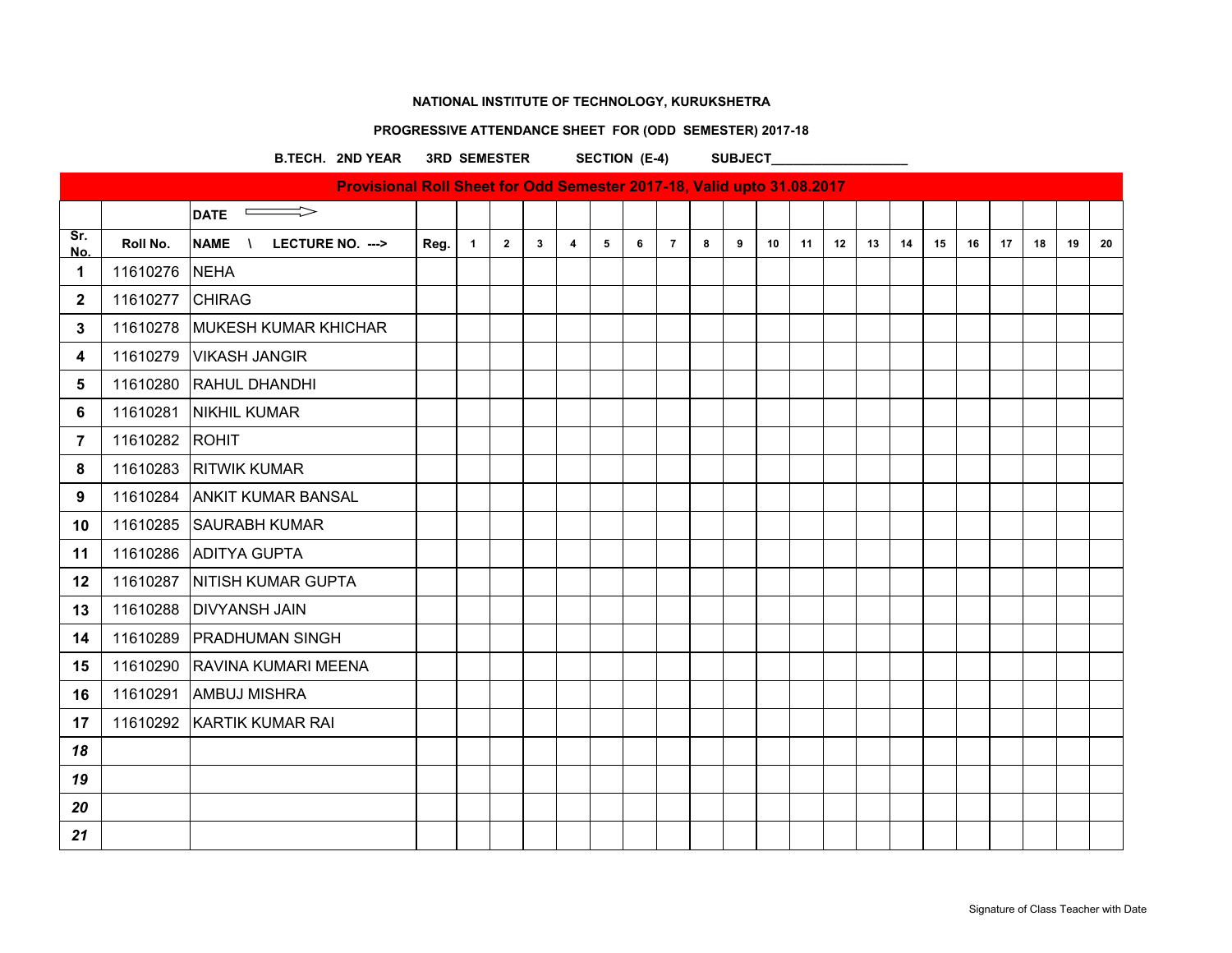# **PROGRESSIVE ATTENDANCE SHEET FOR (ODD SEMESTER) 2017-18**

B.TECH. 2ND YEAR 3RD SEMESTER SECTION (E-5) SUBJECT

|                |          | Provisional Roll Sheet for Odd Semester 2017-18, Valid upto 31.08.2017 |      |              |                |                |                |   |   |                |   |   |    |    |    |    |    |    |    |    |    |    |    |
|----------------|----------|------------------------------------------------------------------------|------|--------------|----------------|----------------|----------------|---|---|----------------|---|---|----|----|----|----|----|----|----|----|----|----|----|
|                |          | <b>DATE</b><br>$\equiv$                                                |      |              |                |                |                |   |   |                |   |   |    |    |    |    |    |    |    |    |    |    |    |
| Sr.<br>No.     | Roll No. | <b>NAME</b><br>LECTURE NO. ---><br>$\sqrt{ }$                          | Reg. | $\mathbf{1}$ | $\overline{2}$ | 3 <sup>1</sup> | $\overline{4}$ | 5 | 6 | $\overline{7}$ | 8 | 9 | 10 | 11 | 12 | 13 | 14 | 15 | 16 | 17 | 18 | 19 | 20 |
| 1              | 11610293 | <b>KESHAV GUPTA</b>                                                    |      |              |                |                |                |   |   |                |   |   |    |    |    |    |    |    |    |    |    |    |    |
| $\mathbf{2}$   | 11610294 | <b>SHREYA GUPTA</b>                                                    |      |              |                |                |                |   |   |                |   |   |    |    |    |    |    |    |    |    |    |    |    |
| 3              | 11610295 | <b>MONU KUMAR MEENA</b>                                                |      |              |                |                |                |   |   |                |   |   |    |    |    |    |    |    |    |    |    |    |    |
| 4              | 11610296 | <b>BRIJESH</b>                                                         |      |              |                |                |                |   |   |                |   |   |    |    |    |    |    |    |    |    |    |    |    |
| 5              | 11610297 | <b>VIKASH BURDAK</b>                                                   |      |              |                |                |                |   |   |                |   |   |    |    |    |    |    |    |    |    |    |    |    |
| 6              | 11610298 | UMESH KHANDELWAL                                                       |      |              |                |                |                |   |   |                |   |   |    |    |    |    |    |    |    |    |    |    |    |
| $\overline{7}$ | 11610299 | <b>PUNEET</b>                                                          |      |              |                |                |                |   |   |                |   |   |    |    |    |    |    |    |    |    |    |    |    |
| 8              | 11610300 | <b>SHAMBHAVI TIWARI</b>                                                |      |              |                |                |                |   |   |                |   |   |    |    |    |    |    |    |    |    |    |    |    |
| 9              | 11610301 | <b>SAURABH SINGHAL</b>                                                 |      |              |                |                |                |   |   |                |   |   |    |    |    |    |    |    |    |    |    |    |    |
| 10             | 11610302 | VIJAY KUMAR DEWAT                                                      |      |              |                |                |                |   |   |                |   |   |    |    |    |    |    |    |    |    |    |    |    |
| 11             | 11610303 | <b>VIKAS</b>                                                           |      |              |                |                |                |   |   |                |   |   |    |    |    |    |    |    |    |    |    |    |    |
| 12             | 11610304 | <b>ASHISH SANKHALA</b>                                                 |      |              |                |                |                |   |   |                |   |   |    |    |    |    |    |    |    |    |    |    |    |
| 13             | 11610305 | <b>RAHUL KUMAR MEENA</b>                                               |      |              |                |                |                |   |   |                |   |   |    |    |    |    |    |    |    |    |    |    |    |
| 14             | 11610307 | <b>ANKIT MAHESHWARI</b>                                                |      |              |                |                |                |   |   |                |   |   |    |    |    |    |    |    |    |    |    |    |    |
| 15             | 11610308 | <b>PARVESH GARG</b>                                                    |      |              |                |                |                |   |   |                |   |   |    |    |    |    |    |    |    |    |    |    |    |
| 16             | 11610310 | <b>SANIDHYA JINDAL</b>                                                 |      |              |                |                |                |   |   |                |   |   |    |    |    |    |    |    |    |    |    |    |    |
| 17             | 11610311 | <b>REEMA</b>                                                           |      |              |                |                |                |   |   |                |   |   |    |    |    |    |    |    |    |    |    |    |    |
| 18             |          |                                                                        |      |              |                |                |                |   |   |                |   |   |    |    |    |    |    |    |    |    |    |    |    |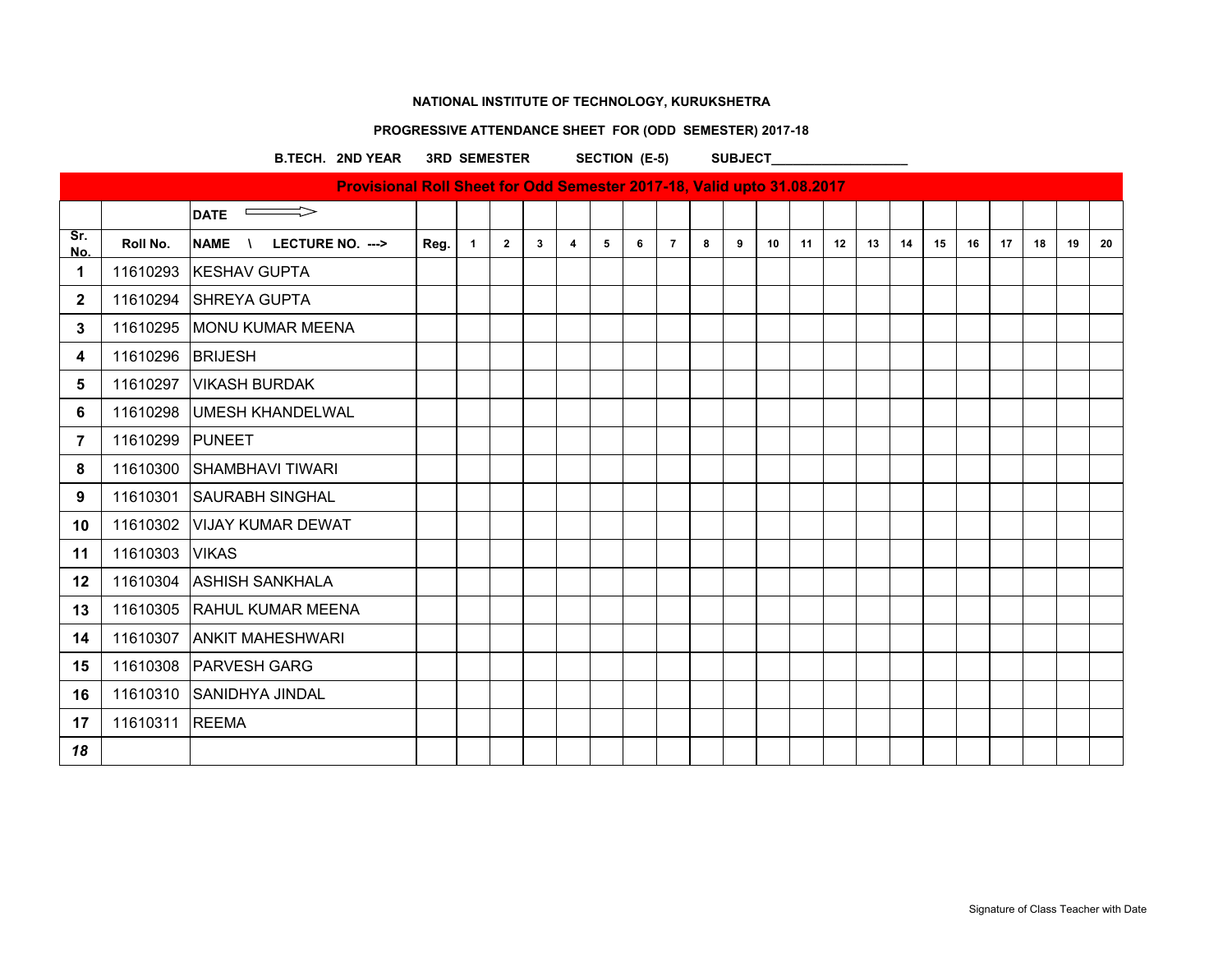# **PROGRESSIVE ATTENDANCE SHEET FOR (ODD SEMESTER) 2017-18**

B.TECH. 2ND YEAR 3RD SEMESTER SECTION (E-6) SUBJECT

|              |          | Provisional Roll Sheet for Odd Semester 2017-18, Valid upto 31.08.2017 |      |              |                |                |                |   |   |                |   |   |    |    |    |    |    |    |    |    |    |    |    |
|--------------|----------|------------------------------------------------------------------------|------|--------------|----------------|----------------|----------------|---|---|----------------|---|---|----|----|----|----|----|----|----|----|----|----|----|
|              |          | $\implies$<br><b>DATE</b>                                              |      |              |                |                |                |   |   |                |   |   |    |    |    |    |    |    |    |    |    |    |    |
| Sr.<br>No.   | Roll No. | <b>NAME</b><br>LECTURE NO. --->                                        | Reg. | $\mathbf{1}$ | $\overline{2}$ | 3 <sup>1</sup> | $\overline{4}$ | 5 | 6 | $\overline{7}$ | 8 | 9 | 10 | 11 | 12 | 13 | 14 | 15 | 16 | 17 | 18 | 19 | 20 |
| $\mathbf 1$  |          | 11610312 PRIYANKA                                                      |      |              |                |                |                |   |   |                |   |   |    |    |    |    |    |    |    |    |    |    |    |
| $\mathbf{2}$ | 11610313 | <b>DEVANSH TYAGI</b>                                                   |      |              |                |                |                |   |   |                |   |   |    |    |    |    |    |    |    |    |    |    |    |
| 3            | 11610314 | <b>VIKAS KUMAR</b>                                                     |      |              |                |                |                |   |   |                |   |   |    |    |    |    |    |    |    |    |    |    |    |
| 4            |          | 11610315   DIVIJ MOHAN                                                 |      |              |                |                |                |   |   |                |   |   |    |    |    |    |    |    |    |    |    |    |    |
| 5            |          | 11610316   PRAJVAL CHAUHAN                                             |      |              |                |                |                |   |   |                |   |   |    |    |    |    |    |    |    |    |    |    |    |
| 6            | 11610317 | <b>VIVEK KUMAR</b>                                                     |      |              |                |                |                |   |   |                |   |   |    |    |    |    |    |    |    |    |    |    |    |
| 7            | 11610318 | <b>IMRAN ALAM</b>                                                      |      |              |                |                |                |   |   |                |   |   |    |    |    |    |    |    |    |    |    |    |    |
| 8            |          | 11610320 KUMAR HARSHIT                                                 |      |              |                |                |                |   |   |                |   |   |    |    |    |    |    |    |    |    |    |    |    |
| 9            |          | 11610321 NAVIN KUMAR                                                   |      |              |                |                |                |   |   |                |   |   |    |    |    |    |    |    |    |    |    |    |    |
| 10           | 11610322 | <b>JATIN KUMAR</b>                                                     |      |              |                |                |                |   |   |                |   |   |    |    |    |    |    |    |    |    |    |    |    |
| 11           | 11610323 | CHENNAMADHAVUNI SRIRAJ                                                 |      |              |                |                |                |   |   |                |   |   |    |    |    |    |    |    |    |    |    |    |    |
| 12           | 11610324 | <b>NAVDEEP</b>                                                         |      |              |                |                |                |   |   |                |   |   |    |    |    |    |    |    |    |    |    |    |    |
| 13           | 11610325 | <b>GAURAV SAINI</b>                                                    |      |              |                |                |                |   |   |                |   |   |    |    |    |    |    |    |    |    |    |    |    |
| 14           | 11610327 | <b>RIPUDAMAN SINGH</b>                                                 |      |              |                |                |                |   |   |                |   |   |    |    |    |    |    |    |    |    |    |    |    |
| 15           | 11610328 | <b>MANMOHAN SINGH</b>                                                  |      |              |                |                |                |   |   |                |   |   |    |    |    |    |    |    |    |    |    |    |    |
| 16           | 11610329 | <b>TANYA</b>                                                           |      |              |                |                |                |   |   |                |   |   |    |    |    |    |    |    |    |    |    |    |    |
| 17           |          | 11610330 PROSEN DEY                                                    |      |              |                |                |                |   |   |                |   |   |    |    |    |    |    |    |    |    |    |    |    |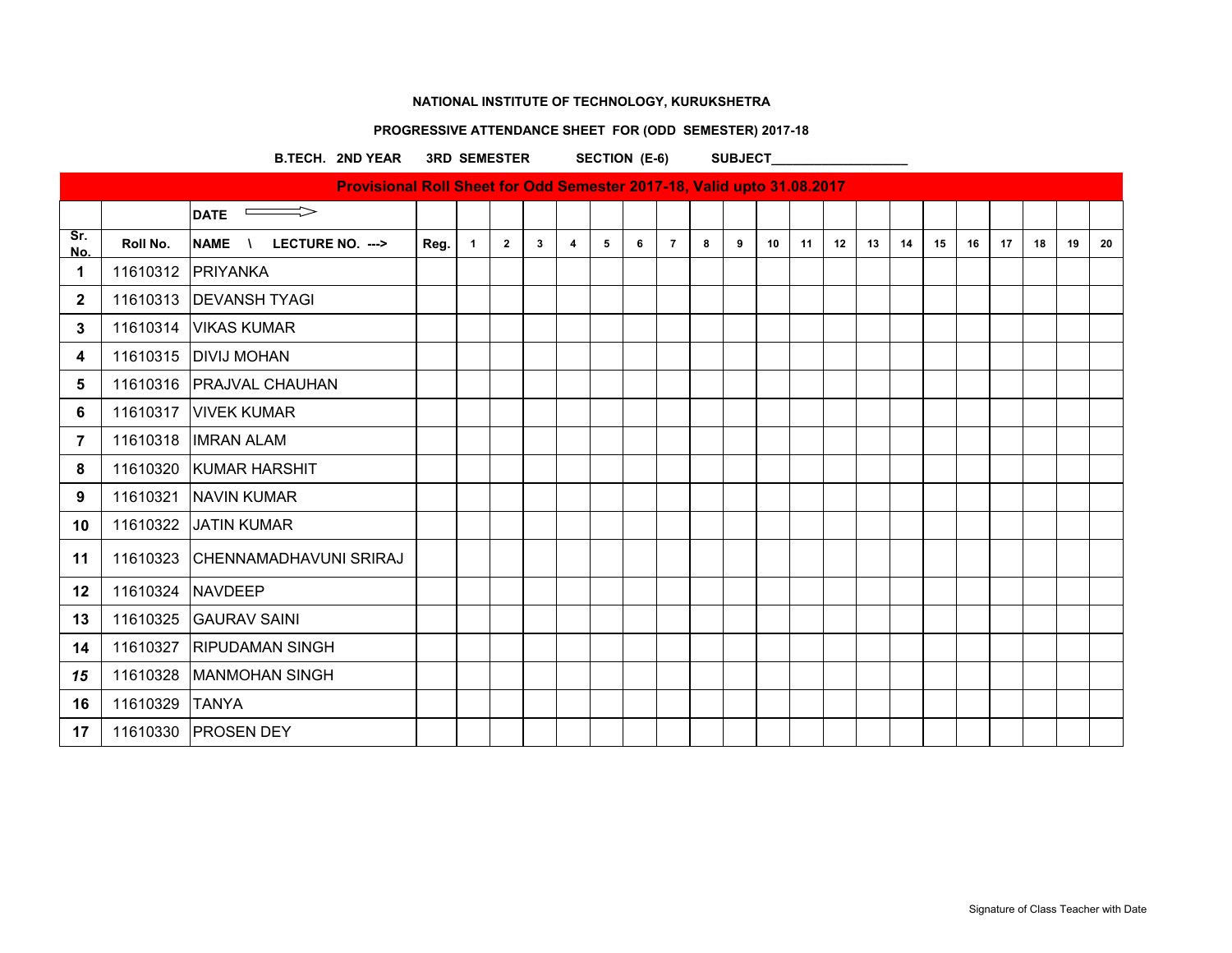# **PROGRESSIVE ATTENDANCE SHEET FOR (ODD SEMESTER) 2017-18**

B.TECH. 2ND YEAR 3RD SEMESTER SECTION (E-7) SUBJECT

|              |          | Provisional Roll Sheet for Odd Semester 2017-18, Valid upto 31.08.2017 |      |              |                |                |                |   |   |                |   |   |    |    |    |    |    |    |    |    |    |    |    |
|--------------|----------|------------------------------------------------------------------------|------|--------------|----------------|----------------|----------------|---|---|----------------|---|---|----|----|----|----|----|----|----|----|----|----|----|
|              |          | $\implies$<br><b>DATE</b>                                              |      |              |                |                |                |   |   |                |   |   |    |    |    |    |    |    |    |    |    |    |    |
| Sr.<br>No.   | Roll No. | NAME \<br>LECTURE NO. --->                                             | Reg. | $\mathbf{1}$ | $\overline{2}$ | 3 <sup>1</sup> | $\overline{4}$ | 5 | 6 | $\overline{7}$ | 8 | 9 | 10 | 11 | 12 | 13 | 14 | 15 | 16 | 17 | 18 | 19 | 20 |
| 1            | 11610331 | <b>HIMANSHU KUMAR</b>                                                  |      |              |                |                |                |   |   |                |   |   |    |    |    |    |    |    |    |    |    |    |    |
| $\mathbf{2}$ | 11610332 | <b>SAURAV DAHIYA</b>                                                   |      |              |                |                |                |   |   |                |   |   |    |    |    |    |    |    |    |    |    |    |    |
| 3            | 11610333 | <b>AMAN AGGARWAL</b>                                                   |      |              |                |                |                |   |   |                |   |   |    |    |    |    |    |    |    |    |    |    |    |
| 4            | 11610334 | <b>AJEET KUMAR</b>                                                     |      |              |                |                |                |   |   |                |   |   |    |    |    |    |    |    |    |    |    |    |    |
| 5            | 11610335 | <b>VANI</b>                                                            |      |              |                |                |                |   |   |                |   |   |    |    |    |    |    |    |    |    |    |    |    |
| 6            | 11610336 | <b>ADITYA</b>                                                          |      |              |                |                |                |   |   |                |   |   |    |    |    |    |    |    |    |    |    |    |    |
| 7            | 11610337 | <b>ANIL KUMAR</b>                                                      |      |              |                |                |                |   |   |                |   |   |    |    |    |    |    |    |    |    |    |    |    |
| 8            | 11610338 | <b>TANISHQ KISHORE</b><br>CHAUDHARY                                    |      |              |                |                |                |   |   |                |   |   |    |    |    |    |    |    |    |    |    |    |    |
| 9            | 11610339 | <b>SAHIL</b>                                                           |      |              |                |                |                |   |   |                |   |   |    |    |    |    |    |    |    |    |    |    |    |
| 10           | 11610340 | <b>SHAMBHU KUMAR</b>                                                   |      |              |                |                |                |   |   |                |   |   |    |    |    |    |    |    |    |    |    |    |    |
| 11           | 11610341 | <b>NIKHIL NAGAR</b>                                                    |      |              |                |                |                |   |   |                |   |   |    |    |    |    |    |    |    |    |    |    |    |
| 12           | 11610342 | <b>YEMIREDDY JEEVAN REDDY</b>                                          |      |              |                |                |                |   |   |                |   |   |    |    |    |    |    |    |    |    |    |    |    |
| 13           | 11610343 | <b>KALPIT MANGLUNIA</b>                                                |      |              |                |                |                |   |   |                |   |   |    |    |    |    |    |    |    |    |    |    |    |
| 14           | 11610344 | <b>HARSHITA SHARMA</b>                                                 |      |              |                |                |                |   |   |                |   |   |    |    |    |    |    |    |    |    |    |    |    |
| 15           | 11610345 | PRAHLAD                                                                |      |              |                |                |                |   |   |                |   |   |    |    |    |    |    |    |    |    |    |    |    |
| 16           | 11610346 | <b>SANDEEP KUMAR</b>                                                   |      |              |                |                |                |   |   |                |   |   |    |    |    |    |    |    |    |    |    |    |    |
| 17           | 11610347 | <b>DHEERAJ SOHU</b>                                                    |      |              |                |                |                |   |   |                |   |   |    |    |    |    |    |    |    |    |    |    |    |
| 18           |          |                                                                        |      |              |                |                |                |   |   |                |   |   |    |    |    |    |    |    |    |    |    |    |    |
| 19           |          |                                                                        |      |              |                |                |                |   |   |                |   |   |    |    |    |    |    |    |    |    |    |    |    |